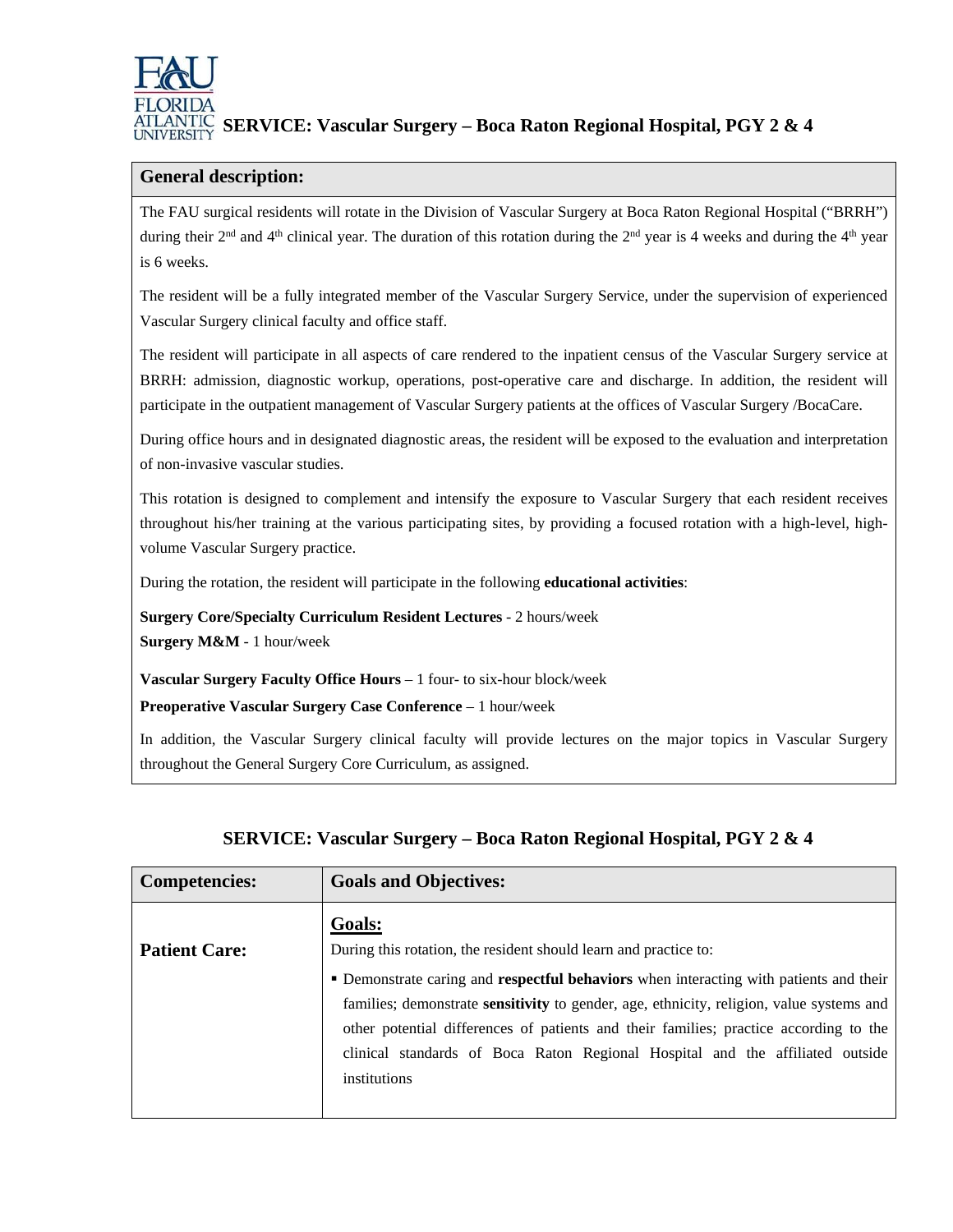- Gather patient and case specific essential, **comprehensive multi-source and accurate information** about their patients for initial or peri-operative work-up and patient follow-up in the inpatient and outpatient setting
- Using all available resources, under the guidance of the Vascular Surgery clinical faculty and other designated staff, to make **informed decisions about diagnostic and therapeutic interventions** based on patient information, up-to-date scientific evidence and clinical judgment; Evaluate and implement priorities in patient care and incorporate preventive measures
- Under the guidance of the Vascular Surgery clinical faculty, develop and **carry out patient management plans**
- Under the guidance of Vascular surgery clinical faculty and other designated staff, **monitor** closely the patient's clinical progress, review and react to variances in patient progress or response to therapeutic interventions; **communicate** the details and changes of patient care, progress, and complications to the Vascular clinical faculty in a timely manner
- Under close supervision of the Vascular Surgery clinical faculty, **counsel and educate patients** and their families on the state of the patient's disease, necessary diagnostic tests, operative procedures and medical management
- Use information technology (hospital computer system) to support patient care decisions and patient education (electronic patient record, electronic radiology studies, online educational resources, including literature research)
- **Work closely with other healthcare professionals**, including those from other disciplines (Nephrology, Cardiology, Medicine, Radiology, mid-level providers, nurses, Vascular Surgery office staff, etc.), to provide patient-focused and optimum outcome driven care
- Assure that the **needs of the patient and team supersede individual preferences** when managing patient care; incorporate evidence-based medicine into patient care whenever possible; comply with changes in clinical practice and standards given by the Vascular Surgery clinical faculty

#### **Objectives**:

During the rotation, the resident should:

- Under the supervision of the Vascular Surgery clinical faculty, **perform competently and/or assist in procedures considered essential for the area of practice**, including:
	- a. Vascular access (AV graft and fistulas) and peritoneal dialysis , both operative and percutaneous
	- b. Operations on the upper and lower extremity arterial vasculature for occlusive, aneurysmal, thromboembolic disease and trauma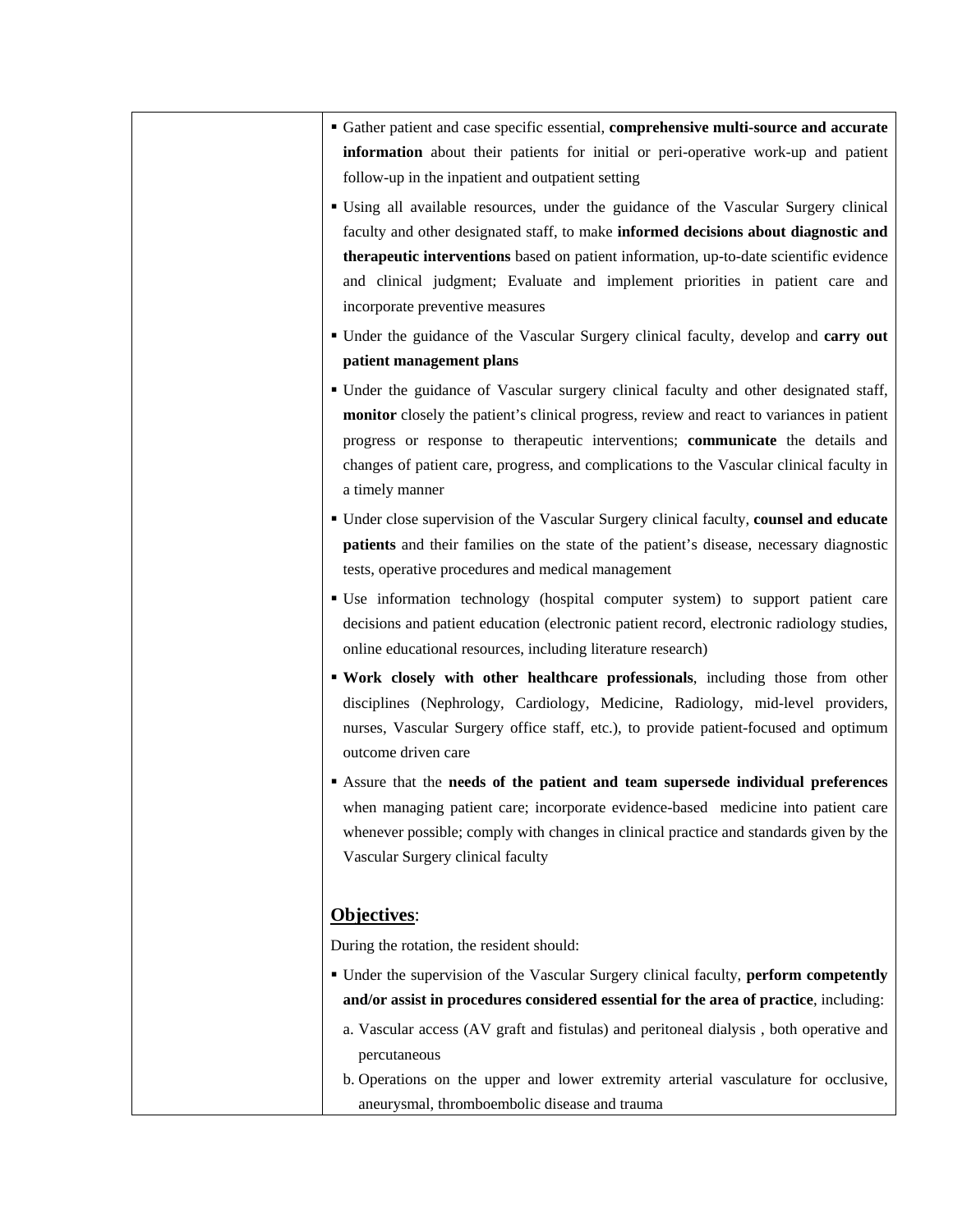|                           | c. Operations on the aorta and iliac vessels for aneurysmal and occlusive disease, as                           |
|---------------------------|-----------------------------------------------------------------------------------------------------------------|
|                           | well as dissections and trauma                                                                                  |
|                           | d. Operations on the celiac and mesenteric vasculature for occlusive disease,<br>thromboembolic disease, trauma |
|                           | e. Operations on the carotid artery                                                                             |
|                           | f. Endovascular procedures on the aorta, extremity vessels and the carotid artery                               |
|                           | g. Operations for venous insufficiency                                                                          |
|                           | h. Angiography                                                                                                  |
|                           | These operations will include anatomic and extra-anatomic bypasses, use of                                      |
|                           | autogenous and prosthetic graft materials, thoracic, abdominal, retroperitoneal and                             |
|                           | various extremity exposures, and will be performed in the emergent and elective<br>settings.                    |
|                           | • Participate in the pre- and post-operative surgical management of patients before                             |
|                           | and after Vascular Surgery; attend Vascular Surgery clinic at least once a week;                                |
|                           | participate in daily inpatient rounds with the Vascular Surgery clinical faculty.                               |
|                           | " Manage post-operative surgical and long-term vascular complications, including                                |
|                           | wound and graft infections, non-healing wounds, anastomotic stenosis and leaks,                                 |
|                           | lymphocele formation, recurrent or persistent vascular insufficiency, etc.                                      |
|                           | <b>Goals and objectives:</b>                                                                                    |
| <b>Medical Knowledge:</b> | Develop a fundamental knowledge of the vascular anatomy (arterial and venous) and                               |
|                           |                                                                                                                 |
|                           | of common variations; understand the pathophysiology of the arterial and venous                                 |
|                           | system:                                                                                                         |
|                           | - Describe the relationship of the following disorders/practices to atherosclerotic                             |
|                           | vascular disease: diabetes mellitus, hypertension, congestive heart failure,                                    |
|                           | hypercholesterolemia/dyslipidemia, (morbid) obesity, renal failure, smoking                                     |
|                           | - Analyze the role of the endothelium in atherosclerosis, thrombosis and                                        |
|                           | thrombolysis                                                                                                    |
|                           | - Discuss clotting factors and how they interact (coagulation cascade), and natural                             |
|                           | factors of thrombolysis:                                                                                        |
|                           | - Factors I - XIII, intrinsic and extrinsic pathway, alternate modes of activation                              |
|                           | - Protein C, S, antithrombin III, plasminogen                                                                   |
|                           | - Complement system and inflammatory mediators                                                                  |
|                           | Endothelial cell, platelets<br>- Understand the tissue and cellular metabolic changes with acute and chronic    |
|                           | arterial insufficiency or occlusion, and acute and chronic venous insufficiency or                              |
|                           | occlusion:                                                                                                      |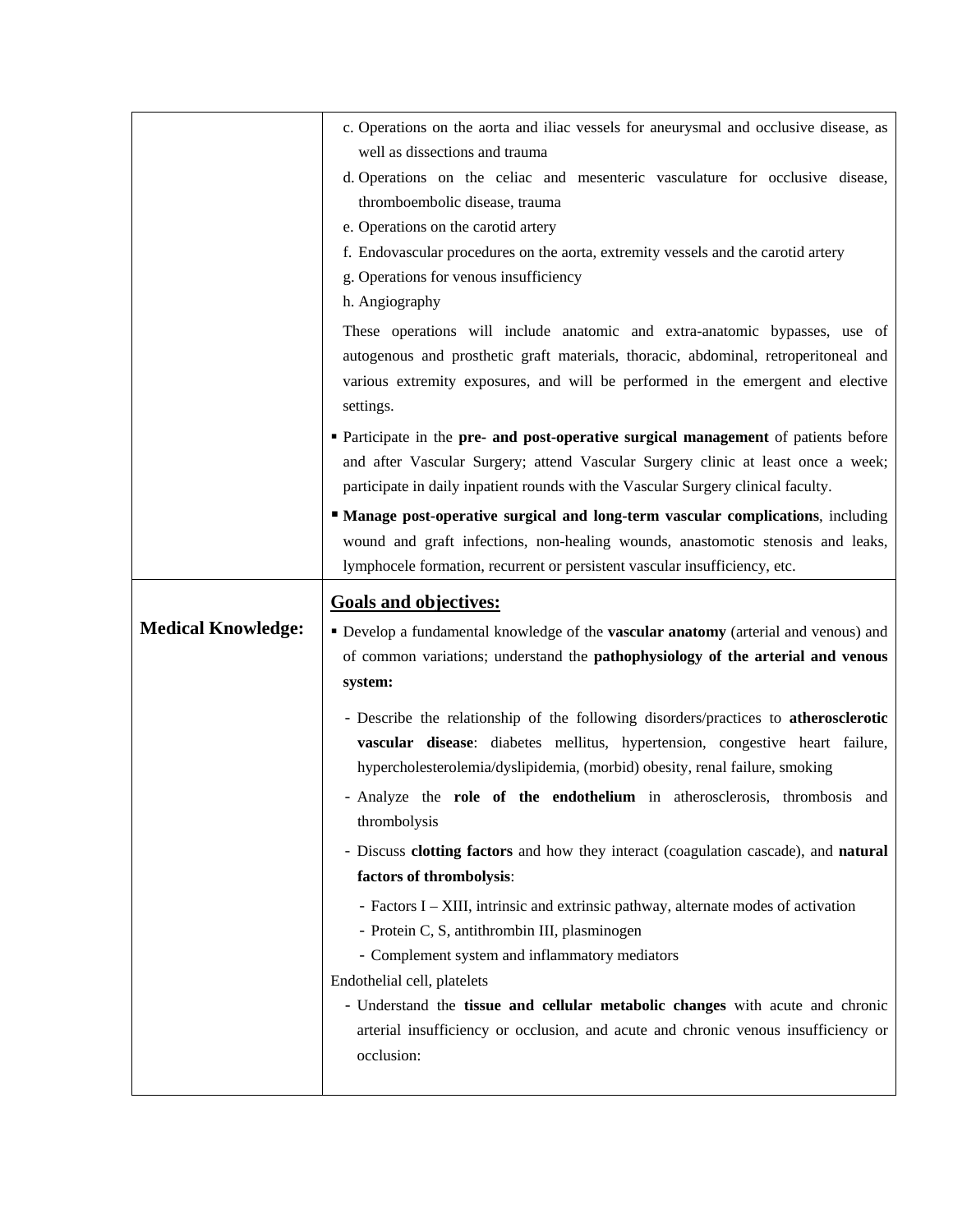| - Aerobic vs. anaerobic metabolism, acute cell death                                                                                                                                                 |
|------------------------------------------------------------------------------------------------------------------------------------------------------------------------------------------------------|
| - Local paracrine and inflammatory mediator response                                                                                                                                                 |
| - Tissue edema (acute and chronic) and its effects on oxygen delivery and trophic<br>changes                                                                                                         |
| - Concept of re-perfusion injury and re-perfusion shock, and strategies to<br>minimize these complications                                                                                           |
| - Discuss the physiologic and organic manifestations of acute and chronic arterial<br>and venous vascular disease, in particular regarding the brain, heart, kidneys, gut,<br>skin                   |
| Assess patients' vascular systems using appropriate skills in history-taking, clinical                                                                                                               |
| examination and bedside diagnostic tests (Doppler)                                                                                                                                                   |
| - Understand that vascular disease in most cases is a systemic phenomenon; discuss<br>evaluation of all potentially involved organ systems (CNS, heart, kidney, gut, etc.)                           |
| - Describe the hemodynamics and pathophysiology of the following <b>concepts</b> :                                                                                                                   |
| - Claudication, rest pain, tissue loss                                                                                                                                                               |
| - Transient ischemic attack (TIA) vs. stroke                                                                                                                                                         |
| - Mesenteric angina, acute mesenteric infarct, mesenteric venous thrombosis                                                                                                                          |
| - Angina pectoris vs. myocardial infarction ([sub-] endocardial, transmural)<br>- Reno-vascular hypertension                                                                                         |
| - Arterio-venous (AV) fistula                                                                                                                                                                        |
|                                                                                                                                                                                                      |
| Explain the concept of critical arterial stenosis; describe life- and limb-threatening<br>$\overline{\phantom{a}}$<br>signs of vascular disease and indicate when immediate intervention is required |
| Describe how clinically "silent" disease may pose a significant threat to patients                                                                                                                   |
| · Discuss the diagnostic tools available for assessing vascular disease and explain the<br>indications, relative contribution and limitations of each:                                               |
| - Angiography (contrast, $CO2$ , digital subtraction techniques)                                                                                                                                     |
| - Computed axial tomography (CT), CT angiography                                                                                                                                                     |
| Magnetic resonance imaging (MRI), magnetic resonance angiography (MRA)                                                                                                                               |
| - Ultrasonography: B-mode, color-flow duplex scanning                                                                                                                                                |
| - Discuss the complications associated with the use of intra-vascular contrast dye                                                                                                                   |
| and strategies to minimize adverse effects (non-ionic [isotonic] contrast, volume                                                                                                                    |
| hydration, alkalinization, N-acetyl cysteine, etc.)                                                                                                                                                  |
| · Discuss mechanisms of action and therapeutic roles of these pharmacologic agents:                                                                                                                  |
| - Vasopressors/catecholamines/adrenergic blocking agents                                                                                                                                             |
| - Vasodilators (calcium antagonists, $\alpha$ -blockers, "direct" vasodilators, nitrates, etc.)                                                                                                      |
| - Anticoagulants (heparinoids, warfarin, anti-platelet agents, etc.)                                                                                                                                 |
|                                                                                                                                                                                                      |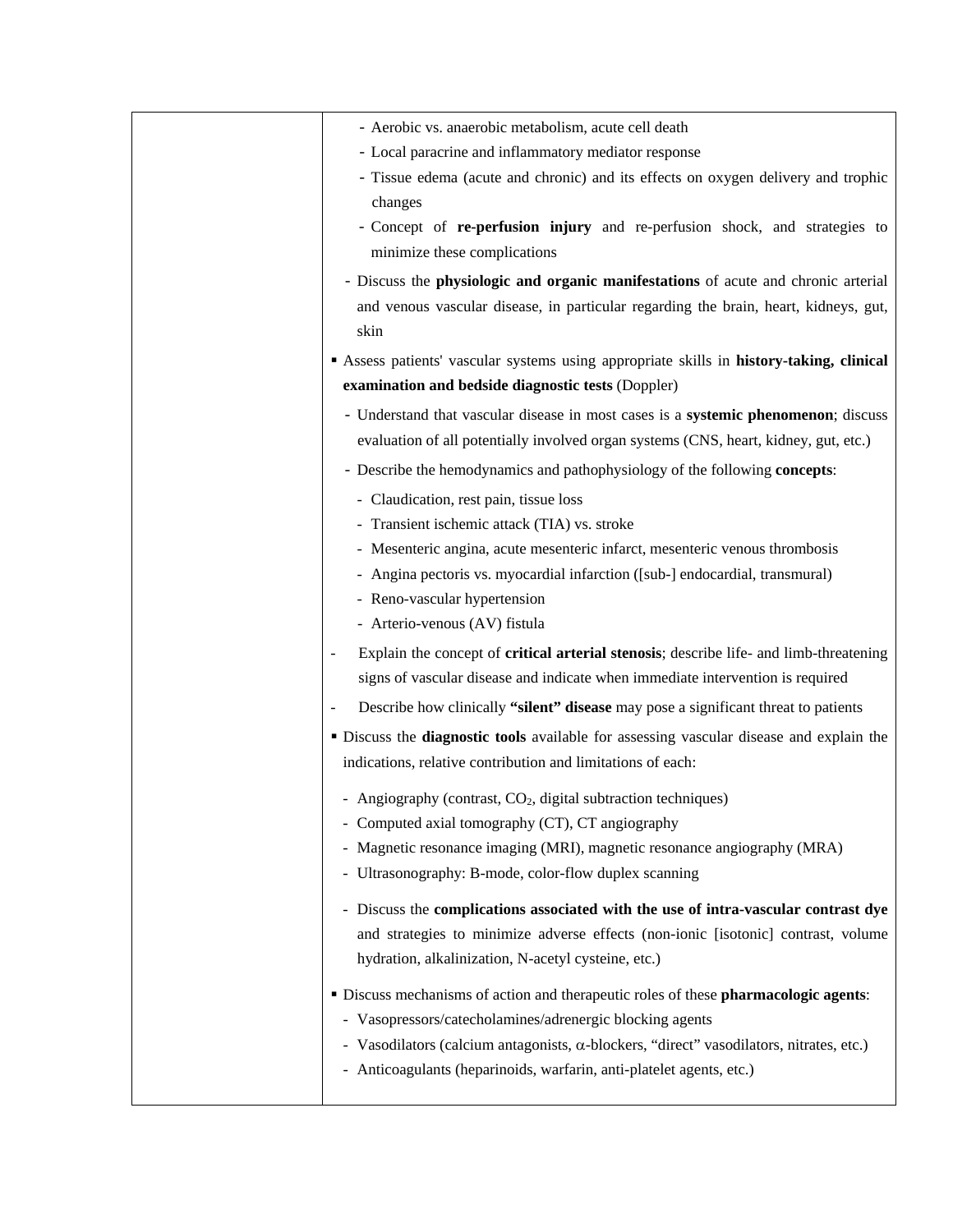| <b>• Discuss the various approaches for operative exposure and vascular techniques for:</b>                                                                              |
|--------------------------------------------------------------------------------------------------------------------------------------------------------------------------|
|                                                                                                                                                                          |
|                                                                                                                                                                          |
|                                                                                                                                                                          |
|                                                                                                                                                                          |
|                                                                                                                                                                          |
|                                                                                                                                                                          |
| - Handling of vascular tissues; types of sutures used; principles of vascular bypass                                                                                     |
| grafting, including major types of grafts, advantages and limitations; principles of                                                                                     |
| endarterectomy, patch and eversion technique; endovascular techniques, including                                                                                         |
|                                                                                                                                                                          |
| " Understand the principles of peri-operative risk assessment and optimization of                                                                                        |
| - Morbidity and mortality risk from cerebro-vascular accidents (stroke, bleed),                                                                                          |
|                                                                                                                                                                          |
|                                                                                                                                                                          |
|                                                                                                                                                                          |
| • Understand the fundamental principles in diagnosis and management of vascular                                                                                          |
|                                                                                                                                                                          |
|                                                                                                                                                                          |
|                                                                                                                                                                          |
| - Concept of crush injury, and injury to vasculature with certain orthopedic injuries                                                                                    |
|                                                                                                                                                                          |
|                                                                                                                                                                          |
|                                                                                                                                                                          |
|                                                                                                                                                                          |
| - Concept of shunting and orthopedic damage control fixation before definitive                                                                                           |
|                                                                                                                                                                          |
| - Special risks of anticoagulation and anti-platelet drugs in traumatized patients                                                                                       |
|                                                                                                                                                                          |
| - Minimal vascular trauma – iatrogenic injuries related to vascular access and                                                                                           |
| diagnostic procedures: management of persistent bleeding, pseudo-aneurysm,                                                                                               |
|                                                                                                                                                                          |
| - Femoral (common, superficial, profunda), popliteal, tibial and peroneal arteries<br>- Penetrating vs. blunt trauma; partial (adventitial/intimal) vs. complete injury: |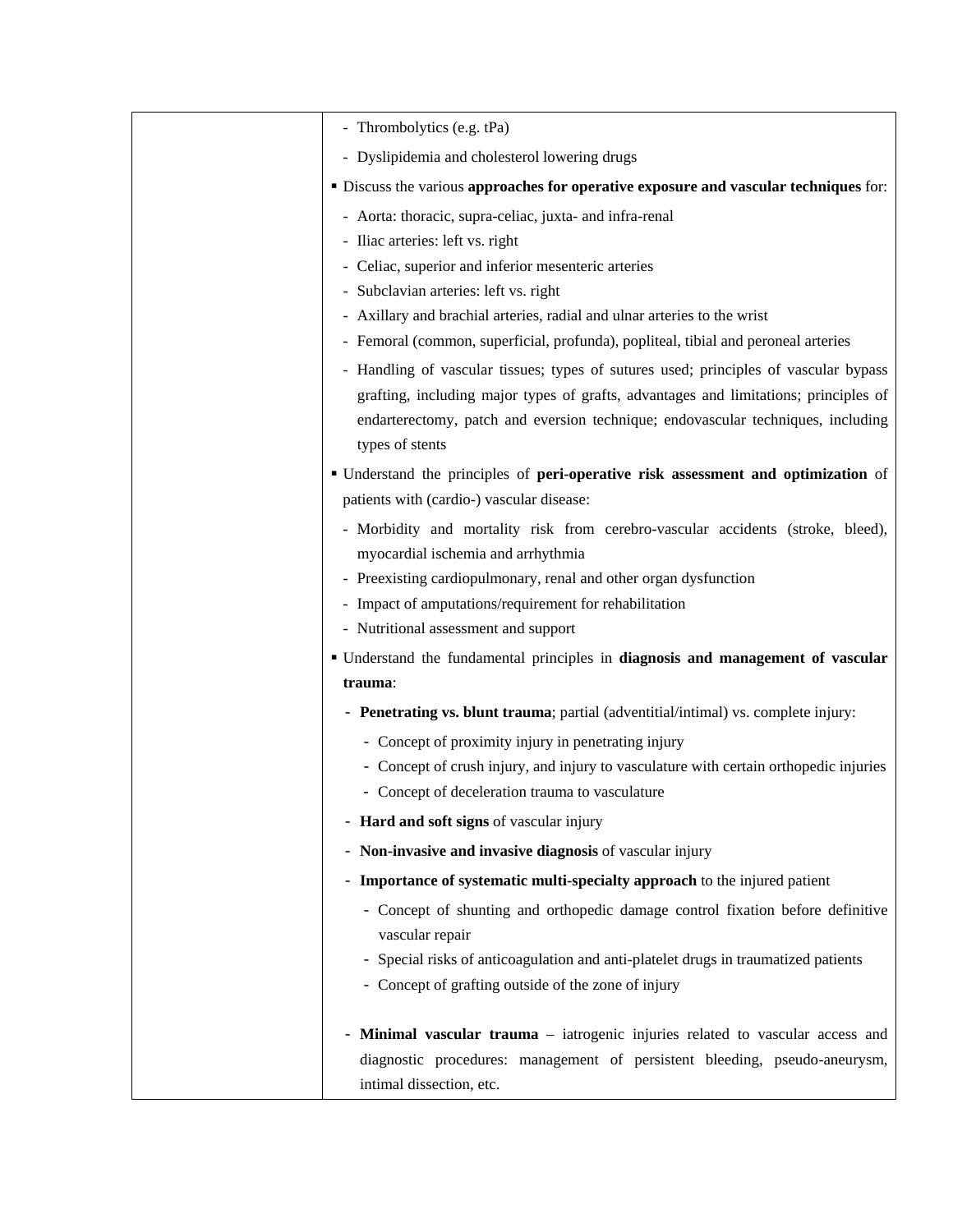At the end of the Vascular Surgery rotation, the resident should be able to understand, discuss and develop a comprehensive plan for:

- **Obstructive arterial disease (arteriosclerosis/atherosclerosis)**, including its risk factors, common distribution, natural history, and clinical signs and symptoms and differences regarding:
	- **Diabetic vasculopathy, Hypertensive vasculopathy and arteriosclerosis related to smoking, hypercholesterolemia and dyslipidemia**
- **Aneurysmal arterial disease,** including its risk factors/major etiologies, natural history in various anatomic locations, and clinical signs and symptoms
- **Thromboembolic disease, arterial and venous:** 
	- **Arterial thromboembolism**: common sources of thrombus, common distribution of emboli (cerebral, intestinal, extremities), clinical signs and symptoms and acute (non-)operative interventions
		- Indications for, and risks of systemic anticoagulation
		- Interventional radiology; suction thromboembolectomy, catheter thrombolysis, stenting, etc.
		- Operative thromboembolectomy
	- **Venous thromboembolic disease**:
		- Virchow's triad of **deep vein thrombosis (DVT)**, common risk factors/patients at high risk of venous thrombosis
		- DVT prophylaxis, including heparinoids, compression devices, anti-platelet agents and their risks and relative protection in different patient populations (GYN, cancer, orthopedic, surgery patients)
		- Clinical signs and symptoms for:
			- Lower and upper extremity DVT, phlegmasia (cerulea dolens/albans)
			- Pulmonary embolism ([sub-] segmental, lobar, saddle)
			- Paradoxical systemic embolus (PFO)
		- Diagnosis of DVT (sonography, venography)
		- Therapy of active DVT, including removal of IV catheters, timing, duration and risks of systemic anticoagulation; indications, types and common problems of IVC filters; "older" forms of therapy, including vena cava clip and ligation; differences in the therapy for upper and lower extremity DVT
	- Clinical diagnosis of **pulmonary embolism (PE):** respiratory, cardiovascular, EKG, IV contrast CT vs. Radionuclide studies and/or pulmonary angiography; diagnostic accuracy and limitation of the diagnostic studies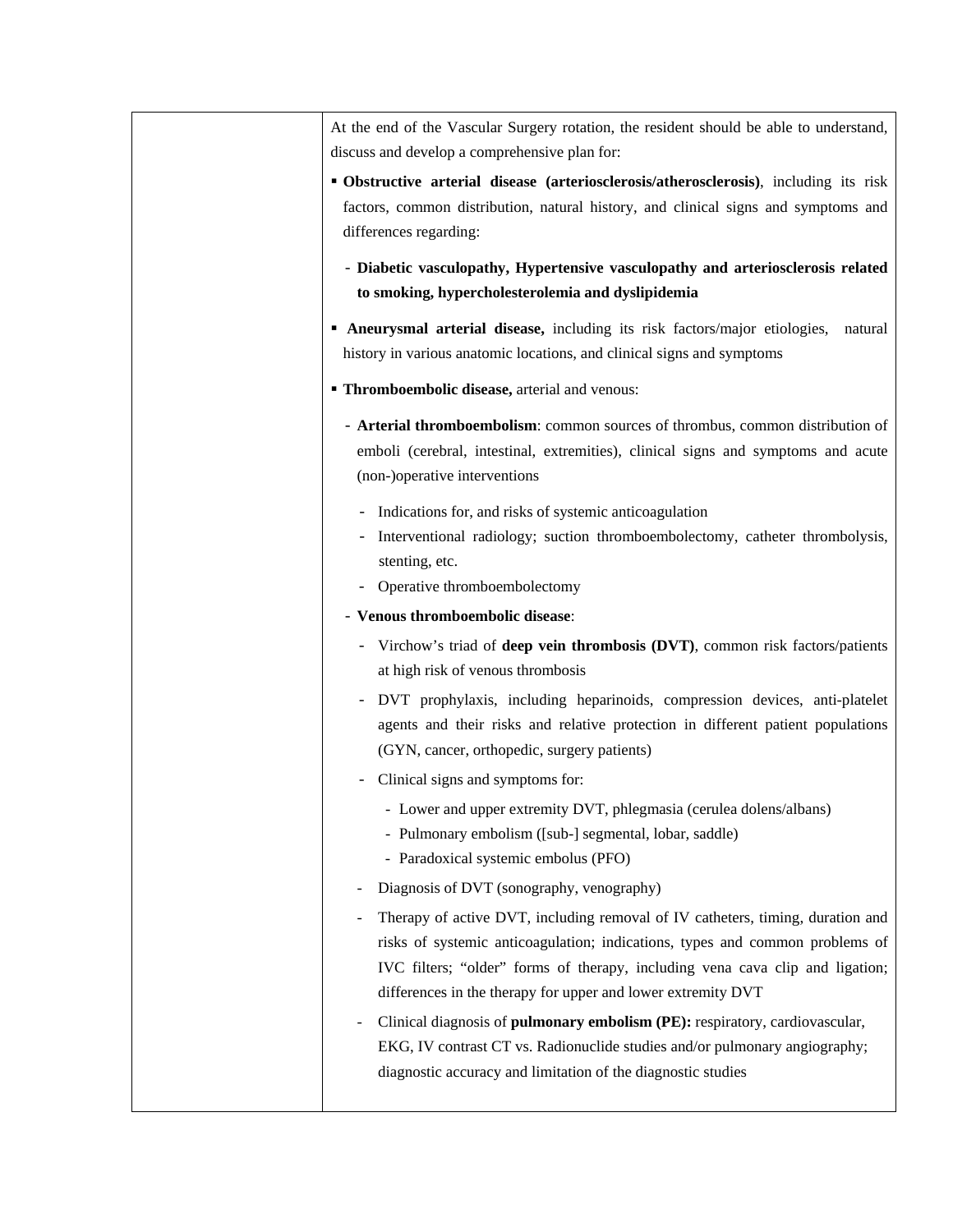| Therapy of PE, including systemic anticoagulation, indications and risks for        |
|-------------------------------------------------------------------------------------|
| angiography/catheter<br>suction<br>thrombectomy<br>catheter<br>pulmonary<br>and     |
| thrombolysis vs. operative pulmonary thrombectomy                                   |
| Thrombophlebitis: clinical signs and symptoms, common causes, medical and           |
| operative therapy                                                                   |
| - Chronic venous insufficiency and lymphatic disease                                |
| Normal (extremity) venous anatomy, deep and superficial system, valves, muscle      |
| pump, perforators                                                                   |
| Grades of venous insufficiency (varicose veins) and associated therapy              |
| (compression devices, injection sclerotherapy, vein-stripping, vein ligation, etc)  |
| Chronic venous stasis ulcers – options for therapy                                  |
| Normal lymphatic anatomy and physiology                                             |
| Common causes of lymphatic insufficiency (infection, radiation, cancer,             |
| operation, congenital, etc.) and therapy of chronic lymphedema.                     |
| <b>Intestinal ischemia</b>                                                          |
| - Clinical signs and symptoms from intestinal angina to frank gangrene              |
| - Differentiate arterial occlusive disease, arteriospasm, arterial thromboembolism  |
| global hypo-perfusion, mesenteric venous thrombosis and outline appropriate         |
| (emergency) work-up, medical and operative strategies:                              |
| - CT, angiography, duplex ultrasound                                                |
| - Anticoagulation, anti-platelet agents                                             |
| - Endovascular therapy (angioplasty, stenting, thrombolysis, vasodilator therapy)   |
| - Operation (bowel resection, arterial bypass)                                      |
| • Lower extremity ischemia, from claudication to tissue loss:                       |
| - Differentiate anatomic level and severity of disease through history and clinical |
| exam, non-invasive and invasive diagnostic tests                                    |
| - Exam of skin and pulses, sensory/motor status                                     |
| - Bedside and formal arterial Doppler, (CT, MR, conventional) angiography           |
| - Understand the importance of conservative therapy in all stages of the disease    |
| - Physical therapy and exercise programs                                            |
| - Smoking cessation, diabetes control, management of hypertension, obesity and      |
| hypercholesterolemia                                                                |
| - Anticoagulation and anti-platelet therapy                                         |
| - Care of the ischemic limb                                                         |
| - Discuss the operative therapeutic options based on anatomic level and severity    |
| of the disease:                                                                     |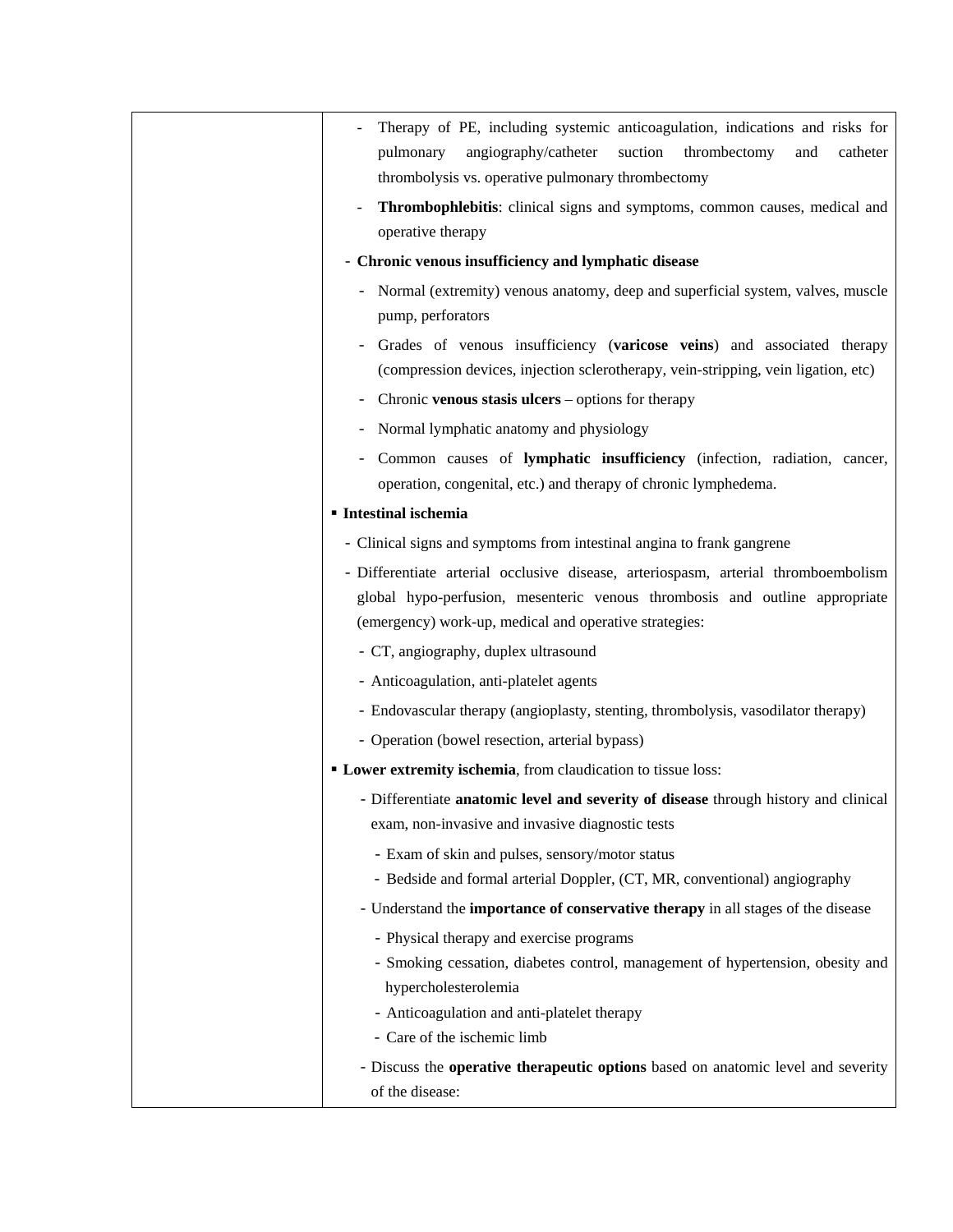| - Angioplasty (vein vs. graft patch) vs. balloon dilatation and/or stenting         |
|-------------------------------------------------------------------------------------|
| - Anatomic vs. non-anatomic bypass                                                  |
| - Use of graft (Dacron, ePTFE) vs. vein (reversed, in situ) and combined bypass     |
| - Management of multi-level disease and the 'poor' outflow patient                  |
| - Understand the most important post-operative considerations:                      |
| - Cardio-vascular support, nutritional support, analgesia, etc.                     |
| - Anticoagulation, dextranes, anti-platelet therapy                                 |
| - Prevention, recognition and therapy of compartment syndromes                      |
| - Physical therapy and rehabilitation                                               |
| - Discuss special diseases / situations and their management                        |
| - Popliteal aneurysm, congenital vascular abnormalities                             |
| - Diffuse small vessel disease                                                      |
| - Role of exercise, risk factor modification, and drug therapy in the management of |
| claudication; their mechanism of action and their limitations; Rest pain and the    |
| risk of amputation if untreated; Different presentation of the elderly patient with |
| single and multilevel arterial disease                                              |
|                                                                                     |
| <b>• Upper extremity ischemia</b>                                                   |
| - Differentiate anatomic level and severity of disease through history and clinical |
| exam, non-invasive and invasive diagnostic tests                                    |
| - Exam of skin and pulses, sensory/motor status                                     |
| - Bedside and formal arterial Doppler, (CT, MR, conventional) angiography           |
| - Discuss special diseases/situations and their management                          |
|                                                                                     |
| - Thoracic outlet syndrome, arteria lusoria, carotid steal syndrome, and other      |
| congenital vascular abnormalities of the aortic arch / subclavian and proximal      |
| upper extremity vasculature                                                         |
| - Discuss the operative therapeutic options based on anatomic level and severity    |
| of the disease:                                                                     |
| - Angioplasty (vein vs. graft patch) vs. balloon dilatation and/or stenting         |
| - Anatomic vs. non-anatomic bypass                                                  |
| - Use of graft (Dacron, ePTFE) vs. vein (reversed, in situ) and combined bypass     |
| - Management of multi-level disease and the 'poor' outflow patient                  |
|                                                                                     |
| - Understand the most important post-operative considerations:                      |
| - Cardio-vascular support, nutritional support, analgesia, etc.                     |
| - Anticoagulation, dextranes, anti-platelet therapy                                 |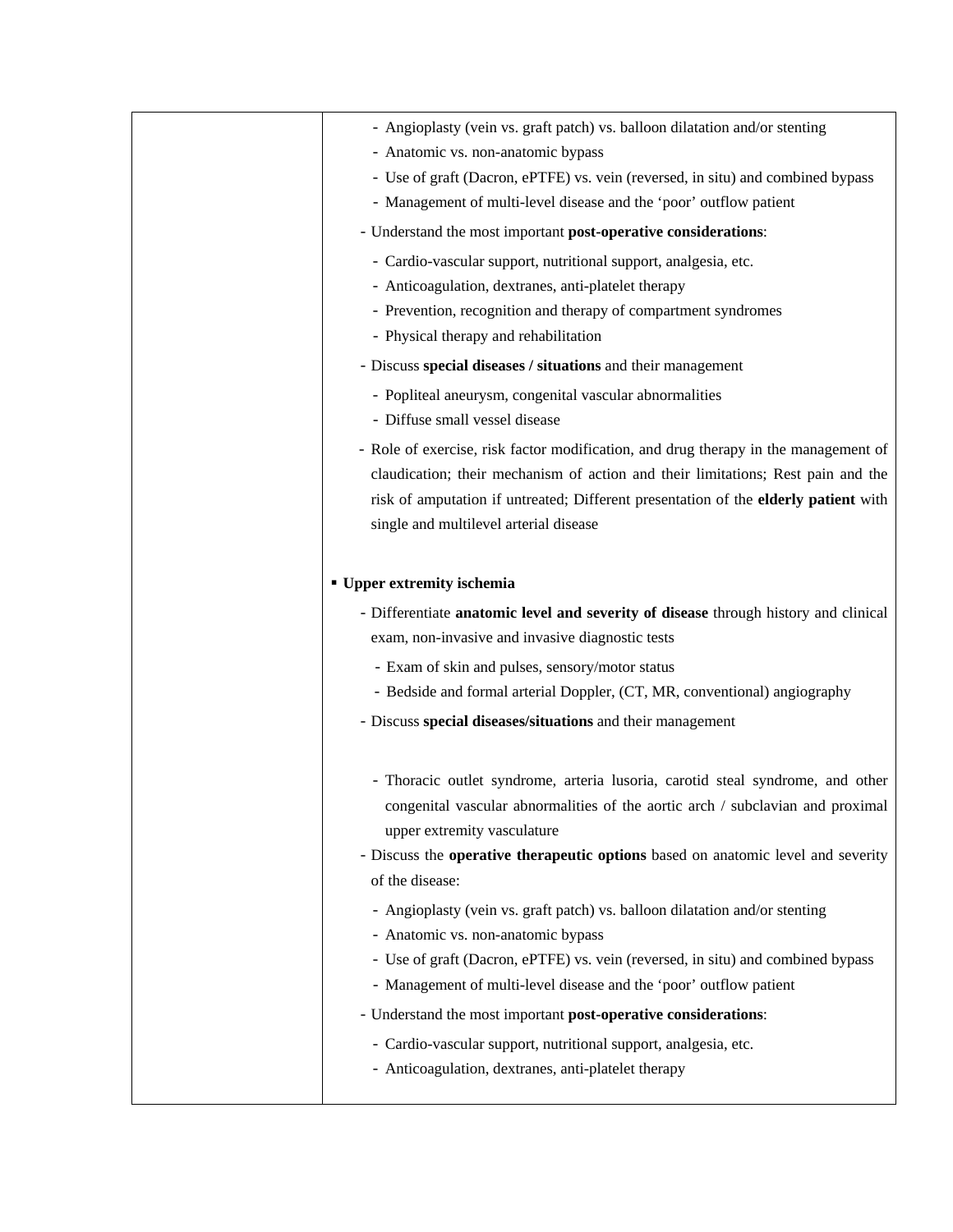| - Prevention, recognition and therapy of compartment syndromes                                                                      |
|-------------------------------------------------------------------------------------------------------------------------------------|
| - Physical therapy and rehabilitation                                                                                               |
| <b>Aortic disease</b>                                                                                                               |
| - Aorto-iliac aneurysm                                                                                                              |
| - Understand the <b>anatomic classification(s) / types</b> of aorto-iliac aneurysm disease                                          |
| and implications for potential complications and management outcomes                                                                |
| - Discuss the signs and symptoms of aorto-iliac aneurysmal disease: chronic vs.                                                     |
| acute pain vs. silent disease                                                                                                       |
| - Discuss the differences in management of inflammatory aneurysms                                                                   |
| - Understand the natural progression of aneurysmal disease, signs and symptoms                                                      |
| of (impending / contained / frank) rupture and indications for operative<br>management                                              |
| - Management of the incidentally diagnosed aneurysm                                                                                 |
| - Discuss the various operative approaches and considerations                                                                       |
| - Trans-abdominal, retroperitoneal, thoraco-abdominal, based on extent of the<br>disease                                            |
| - Tube-graft vs. aorto-iliac or aorto-femoral bifurcated graft                                                                      |
| - Indications for cardiovascular bypass vs. clamp-and-sew techniques                                                                |
| - Role and options for spinal protection (spinal pressure monitoring/drainage,                                                      |
| blood pressure elevation, etc.)                                                                                                     |
| - Discuss the indications, various options, potential complications and (long-                                                      |
| term) results of <b>endografting</b> for aorto-iliac aneurysmal disease                                                             |
| - Understand the options when there is involvement of major end-organ                                                               |
| arterial supply (arch, celiac, renal, mesenteric) – individual re-anastomosis vs.<br>arterial patch, vs. bypass, vs. ligation, etc. |
|                                                                                                                                     |
| - Understand the most important post-operative considerations:                                                                      |
| - Cardiovascular support, nutritional support, analgesia, etc.<br>- Anticoagulation, dextranes, anti-platelet therapy               |
| - Prevention, recognition and therapy of compartment syndromes                                                                      |
| - Physical therapy and rehabilitation                                                                                               |
| - Aorto-iliac occlusive disease                                                                                                     |
| - Understand the role of surgical vs. endovascular vs. hybrid (combined) treatments                                                 |
| - Knowledge of the classifications for disease severity (e.g. TASC) and guidelines                                                  |
| for choice of type of therapy                                                                                                       |
| - Understand the respective advantages and disadvantages of two therapies in terms                                                  |
| of early and late patency, functional recovery, and perioperative and late<br>complications                                         |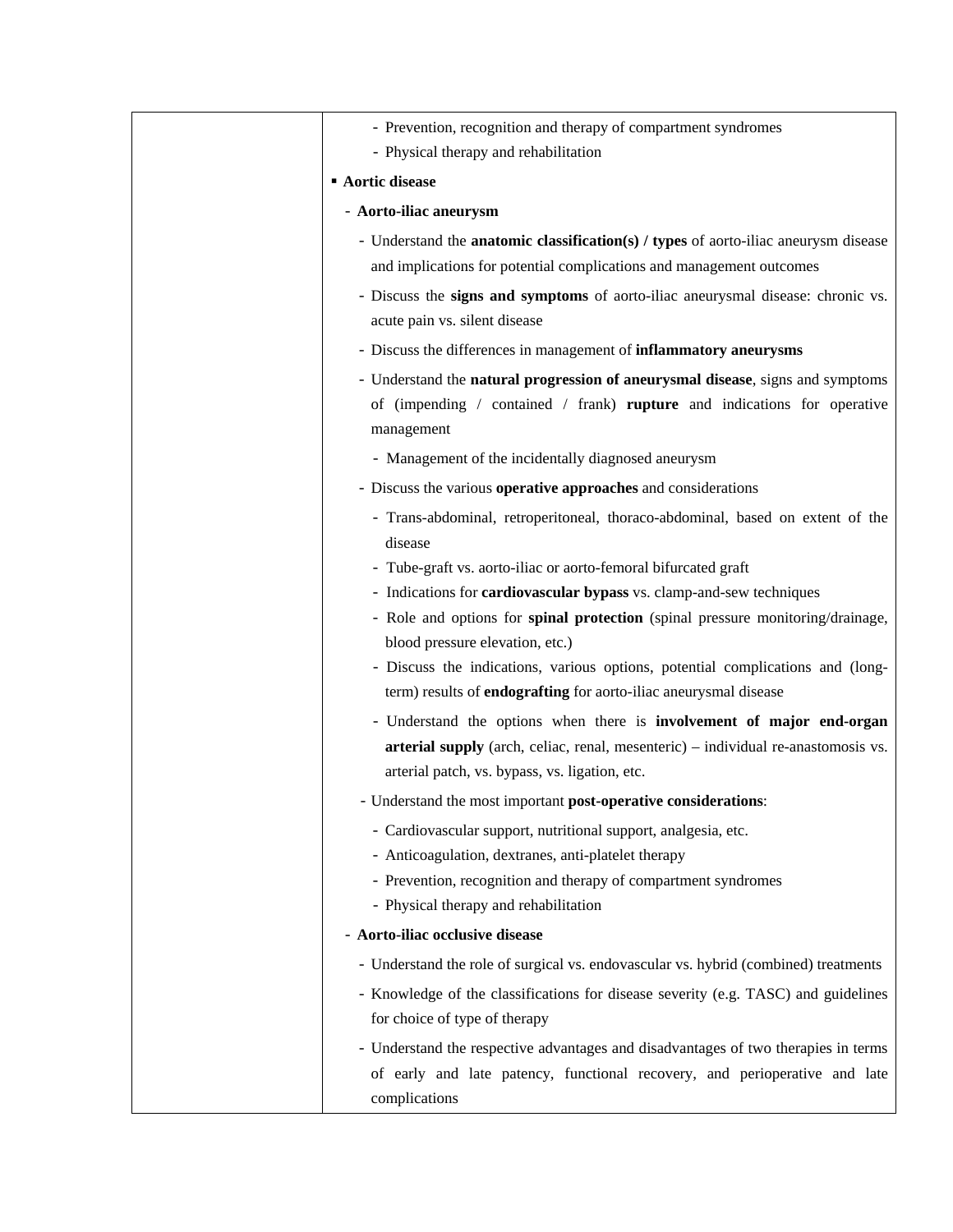| - Understand the indications, advantages and disadvantages of anatomic and extra-                                                                                                                                                                                                                                                                                                                                                                                                                                                                                                          |
|--------------------------------------------------------------------------------------------------------------------------------------------------------------------------------------------------------------------------------------------------------------------------------------------------------------------------------------------------------------------------------------------------------------------------------------------------------------------------------------------------------------------------------------------------------------------------------------------|
| anatomic vascular reconstructions                                                                                                                                                                                                                                                                                                                                                                                                                                                                                                                                                          |
| - Aortic dissection                                                                                                                                                                                                                                                                                                                                                                                                                                                                                                                                                                        |
| - Understand the classification systems (e.g. Debakey, Stanford), pathophysiology<br>of aortic and major vessel dissection, including hypertension, iatrogenic, relation<br>to genetic disorders like Marfan's and Ehlers Danlos syndrome; understand the<br>concept of false lumen perfusion and occlusion of spinal cord, abdominal organs<br>and lower extremities; discuss the natural progression of the disease                                                                                                                                                                      |
| - Discuss the signs and symptoms of dissection                                                                                                                                                                                                                                                                                                                                                                                                                                                                                                                                             |
| - Understand the importance of medical management of acute aortic dissection:                                                                                                                                                                                                                                                                                                                                                                                                                                                                                                              |
| - Heart rate and blood pressure control                                                                                                                                                                                                                                                                                                                                                                                                                                                                                                                                                    |
| - Management of pain                                                                                                                                                                                                                                                                                                                                                                                                                                                                                                                                                                       |
| - Management of end-organ ischemia                                                                                                                                                                                                                                                                                                                                                                                                                                                                                                                                                         |
| - Discuss the indications for emergent, urgent or elective intervention for acute and<br>chronic dissections                                                                                                                                                                                                                                                                                                                                                                                                                                                                               |
| - Management of concomitant intra-abdominal pathology (such as cholelithiasis,                                                                                                                                                                                                                                                                                                                                                                                                                                                                                                             |
| colonic cancer, renal tumors and prostatic disease) in aortic surgery                                                                                                                                                                                                                                                                                                                                                                                                                                                                                                                      |
| - Importance of preserving pelvic circulation through reperfusion of at least one<br>hypogastric artery, the significance of previous colectomy, and the indications for re-<br>implantation of the inferior mesenteric artery                                                                                                                                                                                                                                                                                                                                                             |
| - Demonstrate knowledge of the pathophysiology of abdominal aortic aneurysm<br>$(AAA)$ in the elderly patient with respect to: incidence in patients $> 65$ years old;<br>natural history of untreated AAA in the elderly; incidence of rupture and risk factors<br>associated with increased incidence of rupture; morbidity and mortality rates of<br>elective AAA replacement in elderly patients with and without other organ<br>dysfunction; concept of chronological age vs. physiological age; preservation of the<br>quality of life following AAA replacement in elderly patients |
| ■ Carotid disease                                                                                                                                                                                                                                                                                                                                                                                                                                                                                                                                                                          |
| - Understand the pathophysiology, natural progression and clinical (warning)<br>signs and symptoms of carotid artery disease (TIA, stroke)                                                                                                                                                                                                                                                                                                                                                                                                                                                 |
| - Understand the importance of a coordinated systems approach to the patient<br>with ischemic CNS symptoms to improve outcomes (stroke team, rapid diagnosis<br>and appropriate management with blood pressure control, anticoagulation and/or<br>anti-platelet agents, interventional radiology or operative vascular therapy)<br>- Understand the findings of the landmark articles for the management of carotid<br>disease (annualized complication rates with or without operative intervention,                                                                                      |
| indications for operative intervention):                                                                                                                                                                                                                                                                                                                                                                                                                                                                                                                                                   |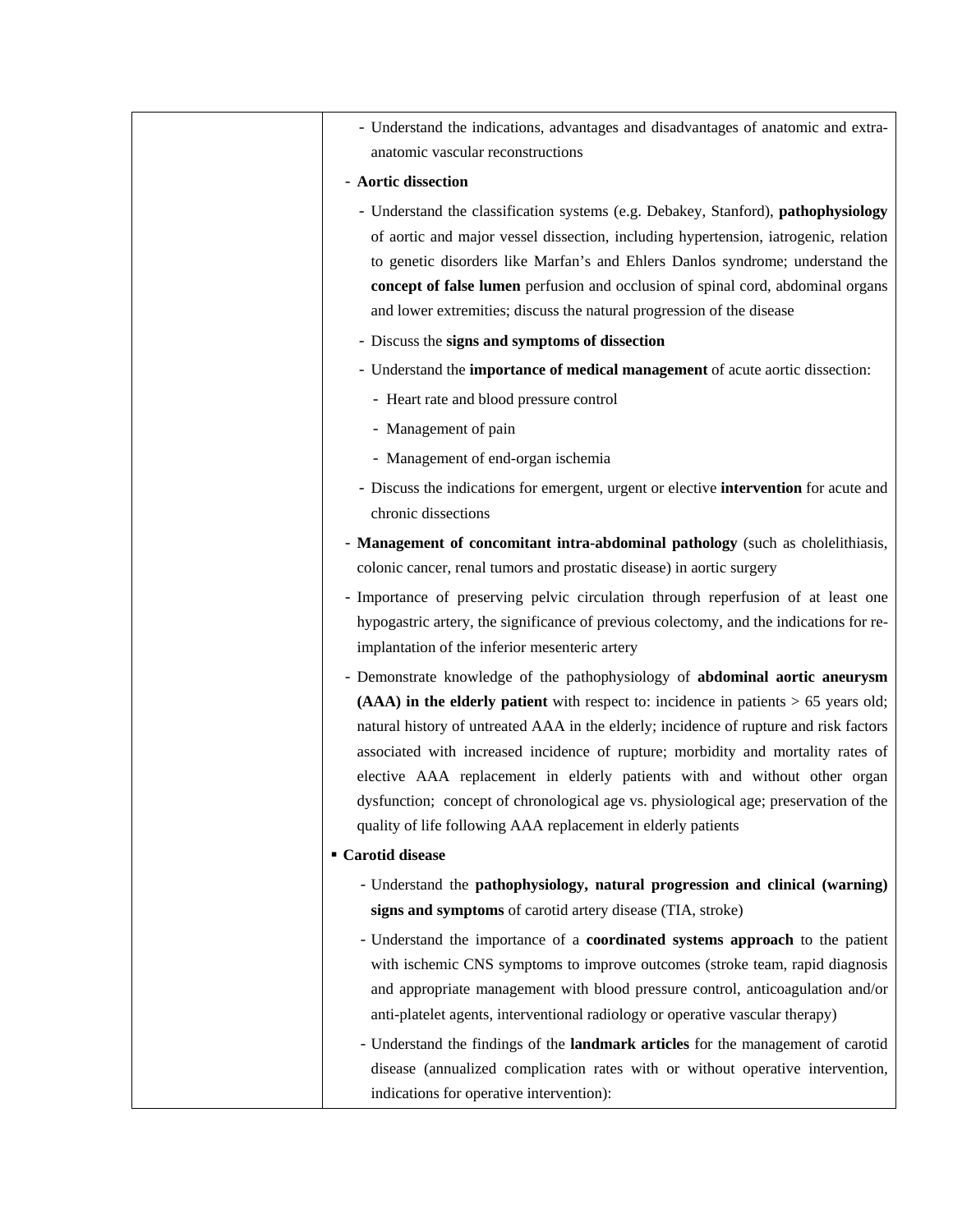| - Risk factors for stroke development and changes in stroke incidence with every  |  |
|-----------------------------------------------------------------------------------|--|
| decade of life; contribution of carotid disease to the incidence of stroke and    |  |
| significance of stroke as cause of mortality and disability in elderly patients;  |  |
| proven measures for stroke prevention                                             |  |
| - Significance of carotid bruit in elderly patients; advantages and disadvantages |  |
| of diagnostic methods (duplex ultrasonography, angiography, MRA, intracranial     |  |
| doppler and CT scan)                                                              |  |
| - Natural history of asymptomatic vs. symptomatic carotid disease; benefits of    |  |
| carotid endarterectomy in symptomatic patients; benefits of carotid               |  |
| endarterectomy in asymptomatic patients                                           |  |
| - Causes and management of stroke during CEA; risk of stroke or death following   |  |
| CEA in asymptomatic patients, patients with TIA, and patients with prior stroke;  |  |
| - Effect of ulceration, degree of stenosis and presenting symptoms on the risk of |  |
| stroke in patients with symptomatic carotid disease managed medically without     |  |
| CEA; effect of life expectancy and female gender on the benefits of CEA in        |  |
| asymptomatic patients                                                             |  |
| - Understanding the etiology of recurrent carotid disease and the indications for |  |
| intervention                                                                      |  |
| - Role of carotid stenting in the management of carotid disease                   |  |
| - Discuss the various operative approaches and considerations:                    |  |
| - Carotid endarterectomy - vein vs. graft patch - eversion technique              |  |
| - Carotid stenting                                                                |  |
| - Indications for intra-operative shunting                                        |  |
| - Intra-operative neurologic monitoring:                                          |  |
| Operation on the awake patient (task performance monitoring), evoked              |  |
| potentials, etc.                                                                  |  |
| - Understand the most important post-operative considerations:                    |  |
| - Importance of post-operative neurologic monitoring and prevention of            |  |
| secondary CNS injury (hypoxia, hypotension, etc.)                                 |  |
| - Management of neck hematoma with or without respiratory compromise              |  |
| - Cardiovascular support, nutritional support, analgesia, etc.                    |  |
| - Anticoagulation, dextranes, anti-platelet therapy                               |  |
| - Physical therapy and rehabilitation                                             |  |
| <b>Reno-vascular disease</b>                                                      |  |
| - Understand the pathophysiology, natural progression, and signs and symptoms     |  |
| of renal atherosclerotic disease, fibro-muscular disease, involvement in          |  |
| aneurysmal disease and dissection                                                 |  |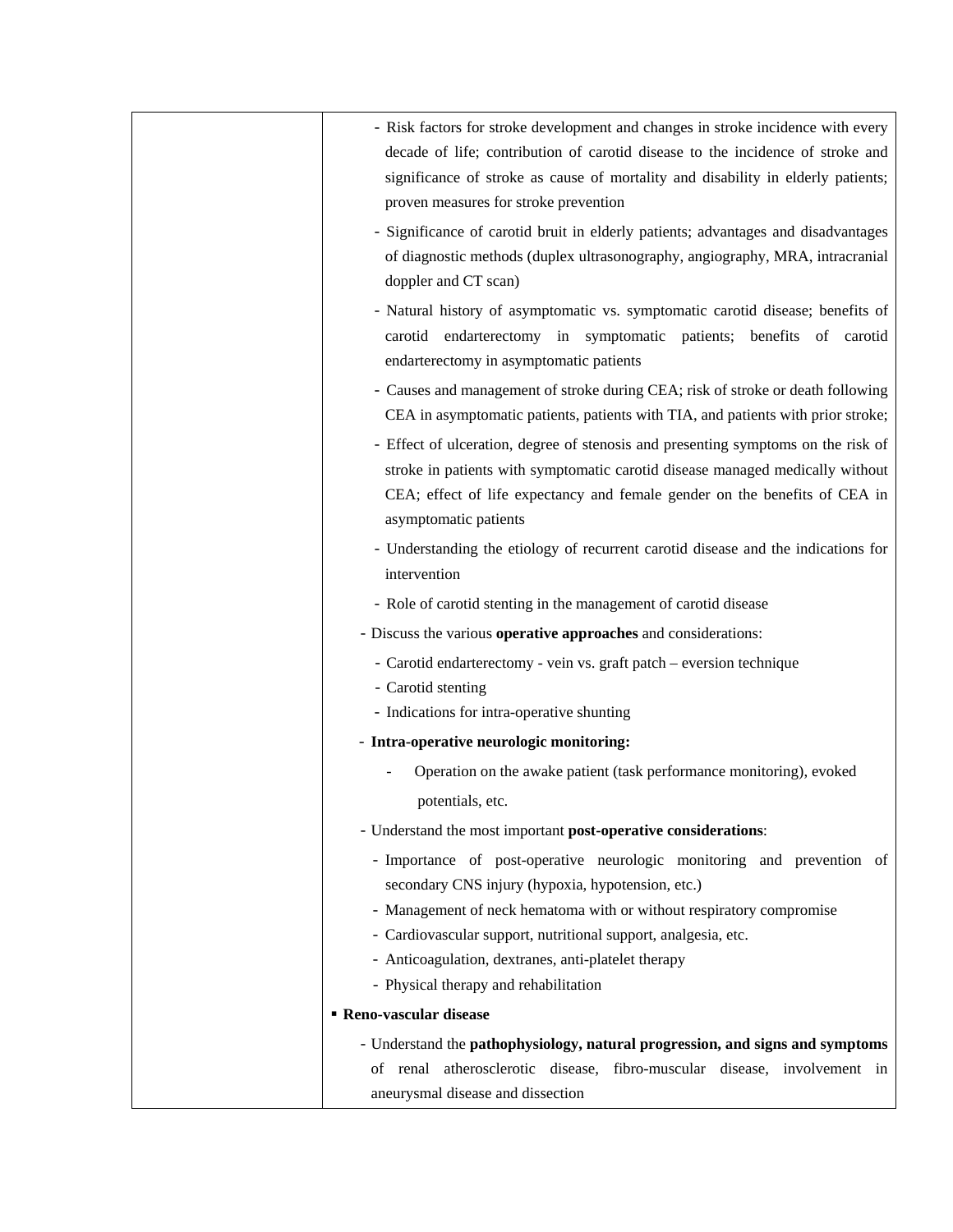| - Discuss the concepts of <b>reno-vascular hypertension</b> (renin, angiotensin)                                   |
|--------------------------------------------------------------------------------------------------------------------|
| - Understand the concept of (individual) renal function assessment:                                                |
| - Blood and urine laboratory data, including creatinine clearance                                                  |
| - Renal (artery) duplex ultrasound and angiography                                                                 |
| - Radionuclide studies                                                                                             |
| - Discuss the various operative approaches and considerations                                                      |
| - Trans-abdominal vs. retroperitoneal approach to the renal artery                                                 |
| - Renal artery balloon angioplasty and stenting                                                                    |
| - Patch angioplasty vs. bypass                                                                                     |
| - Nephrectomy                                                                                                      |
| - Understand the most important post-operative considerations:                                                     |
| - Importance of post-operative renal function monitoring and avoidance of                                          |
| secondary injury (hypovolemia, hypotension, contrast, nephrotoxic drugs, etc.)                                     |
| - Cardio-vascular support, nutritional support, analgesia, etc.                                                    |
| - Anticoagulation, dextranes, anti-platelet therapy                                                                |
| - Management of acute and chronic renal failure                                                                    |
| " Visceral ischemic syndromes                                                                                      |
| - Understand the pathophysiology, natural progression and clinical (warning)                                       |
| signs and symptoms of intestinal ischemia                                                                          |
| - Differentiate anatomic level, severity and type of the disease through history                                   |
| and clinical exam, non-invasive and invasive diagnostic tests:                                                     |
| - Chronic) intestinal angina vs. acute occlusion or embolus                                                        |
| - Differential diagnosis in acute abdomen                                                                          |
| - Discuss the various operative approaches and considerations:                                                     |
| - Balloon angioplasty and stenting vs. operative bypass                                                            |
| Bowel resection: anastomosis vs. ostomy                                                                            |
| - Intra-operative assessment of bowel viability (inspection, Doppler, fluorescein)                                 |
| - Concept of second look operation                                                                                 |
| - Understand the most important post-operative considerations:                                                     |
| - Cardiovascular support, nutritional support, analgesia, etc.                                                     |
| - Anticoagulation, dextranes, anti-platelet therapy                                                                |
| - Management of infection/sepsis                                                                                   |
| <b>Arterio-venous fistulas or malformations</b>                                                                    |
| - Understand the difference between acquired and congenital arteriovenous fistulas.                                |
| - Know the anatomy and pathophysiology of fistulas and malformations, and<br>clinical differences in presentations |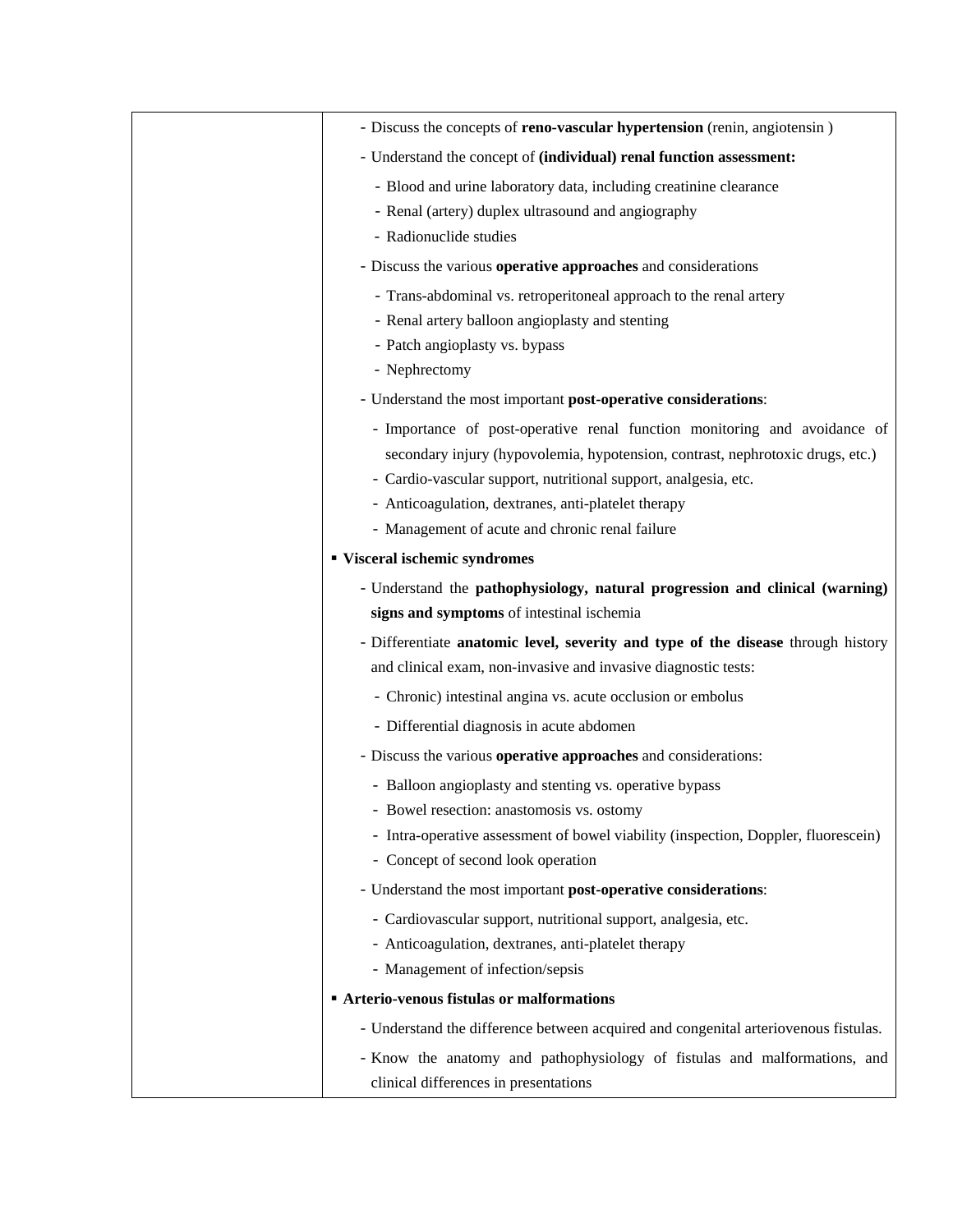|                       | - Know the potential treatment options (both percutaneous and surgical)                                                                                                                                                                                                                   |
|-----------------------|-------------------------------------------------------------------------------------------------------------------------------------------------------------------------------------------------------------------------------------------------------------------------------------------|
|                       | " Vascular access surgery for the management of chronic renal failure (percutaneous,                                                                                                                                                                                                      |
|                       | operative AV fistula and graft), including complications and management thereof                                                                                                                                                                                                           |
|                       | <b>Infections in peripheral vascular disease</b>                                                                                                                                                                                                                                          |
|                       | - Management of diabetic foot infections                                                                                                                                                                                                                                                  |
|                       | - Management of infected gangrene                                                                                                                                                                                                                                                         |
|                       | - Management of wound and graft infection after vascular surgery, including                                                                                                                                                                                                               |
|                       | options for re-operation (alternate route and/or graft material)                                                                                                                                                                                                                          |
|                       | <b>Amputations</b>                                                                                                                                                                                                                                                                        |
|                       | - Anatomic options and considerations for amputations (toe, TMA, BKA, AKA, hip                                                                                                                                                                                                            |
|                       | disarticulation)                                                                                                                                                                                                                                                                          |
|                       | - Physiologic consequences of amputation: mobility and energy expenditure,<br>contracture formation                                                                                                                                                                                       |
|                       | - Psychological consequences - body image                                                                                                                                                                                                                                                 |
|                       | - Physical therapy and rehabilitation; prosthetic devices                                                                                                                                                                                                                                 |
|                       | - Predicting healing of an amputation based on noninvasive testing                                                                                                                                                                                                                        |
|                       | - Morbidity, mortality and ambulation rates after a major amputation in elderly<br>patients, Accepted indications for primary amputation in elderly patients                                                                                                                              |
|                       | "Categorize the prevention and management of operative and post-operative<br>complications, including wound and graft infections, ischemic bowel, graft<br>thrombosis, CNS and myocardial infarctions, bleeding, compartment syndromes, and<br>recurrent or persistent extremity ischemia |
|                       | " Outline the manifestation of failing peripheral vascular grafts, contrasting<br>management with angioplasty, thrombectomy, reconstruction and amputation                                                                                                                                |
|                       | <b>Objectives - General:</b>                                                                                                                                                                                                                                                              |
|                       | • Complete the reading assignment (see literature list)                                                                                                                                                                                                                                   |
|                       | ■ Attend all (≥ 85%) conferences, M&M conferences, Grand Rounds/other                                                                                                                                                                                                                     |
|                       | educational activities of the Division of Vascular Surgery during the rotation                                                                                                                                                                                                            |
|                       | • Take a post-rotation self-assessment test with at least 75% correct answers [if<br>offered]                                                                                                                                                                                             |
|                       | <b>Goals and Objectives:</b>                                                                                                                                                                                                                                                              |
| <b>Practice-based</b> | Residents must be able to investigate and evaluate their patient care practices, appraise                                                                                                                                                                                                 |
| <b>Learning and</b>   | and assimilate scientific evidence, and improve their patient care practices. Residents are                                                                                                                                                                                               |
| <b>Improvement:</b>   | expected to:                                                                                                                                                                                                                                                                              |
|                       |                                                                                                                                                                                                                                                                                           |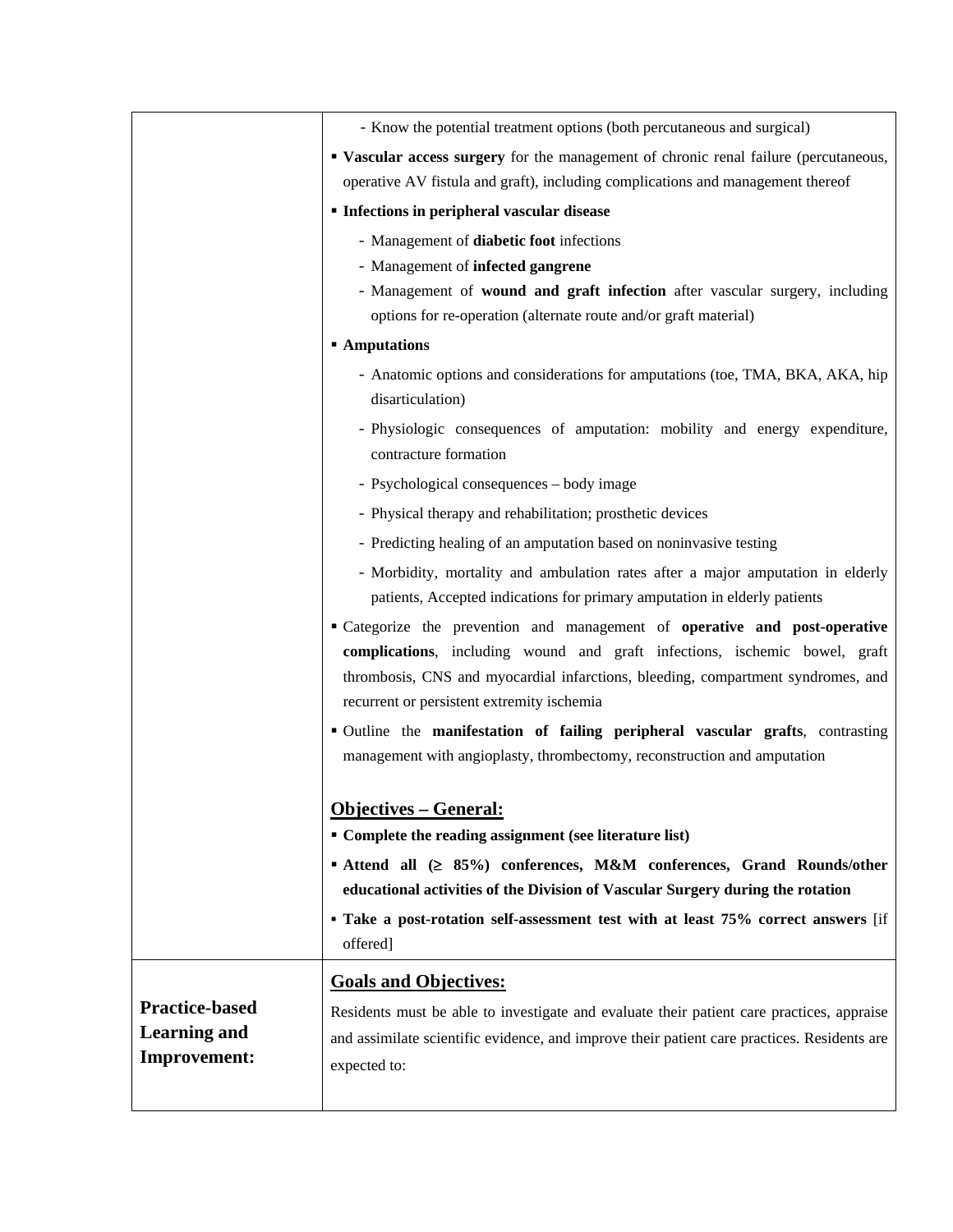**Self-assessment**: Analyze practice experience during the rotation, as well as own performance-based on interaction with Vascular Surgery clinical faculty and other Vascular staff; accept and use constructive criticism to improve performance in the six core competencies

- **Medical knowledge**: Self-directed and under mentorship of Vascular Surgery clinical faculty, locate, appraise and assimilate evidence from scientific studies related to their patients' health problems; use evidence-based medicine approach to patient care whenever possible; apply knowledge of study designs and statistical methods to the appraisal of clinical studies and other information on diagnostic and therapeutic effectiveness; Use information technology to manage information, access online medical information and support their own education; facilitate the learning of students and other healthcare professionals on the Vascular Surgery service by sharing preexisting and newly acquired knowledge (general and case-based) on rounds and during formal educational activities. Residents are encouraged to ask/question the Vascular Surgery clinical faculty and/or staff for clarification of unclear concepts/practices at any time
- Participate in the **peri-operative management of Vascular Surgery** as outlined in patient care competency; during the rotation, the resident should become familiar / proficient with:
	- a. **Different forms of vascular disease** (atherosclerosis, thrombosis, embolism, aneurysmal disease and vascular trauma) and their various manifestations related to different etiologies
	- b.**Organ dysfunction related to vascular disease**, individual and combined, definitions, etiologies and management
	- c. **Clinical evaluation and diagnostic procedure** in vascular patients
	- d. **Vascular exposure and operative techniques** as outlined in the patient care competency and medical knowledge competency
	- e. **Management of complex multi-morbid patients**
	- f. **Management of common post-operative problems** (see Medical Knowledge competency)
- Perform/participate in **Vascular Surgery service related operations** as outlined in patient care competency; during the rotation the resident should become familiar / proficient with: vascular exposure and handling, graft choices and handling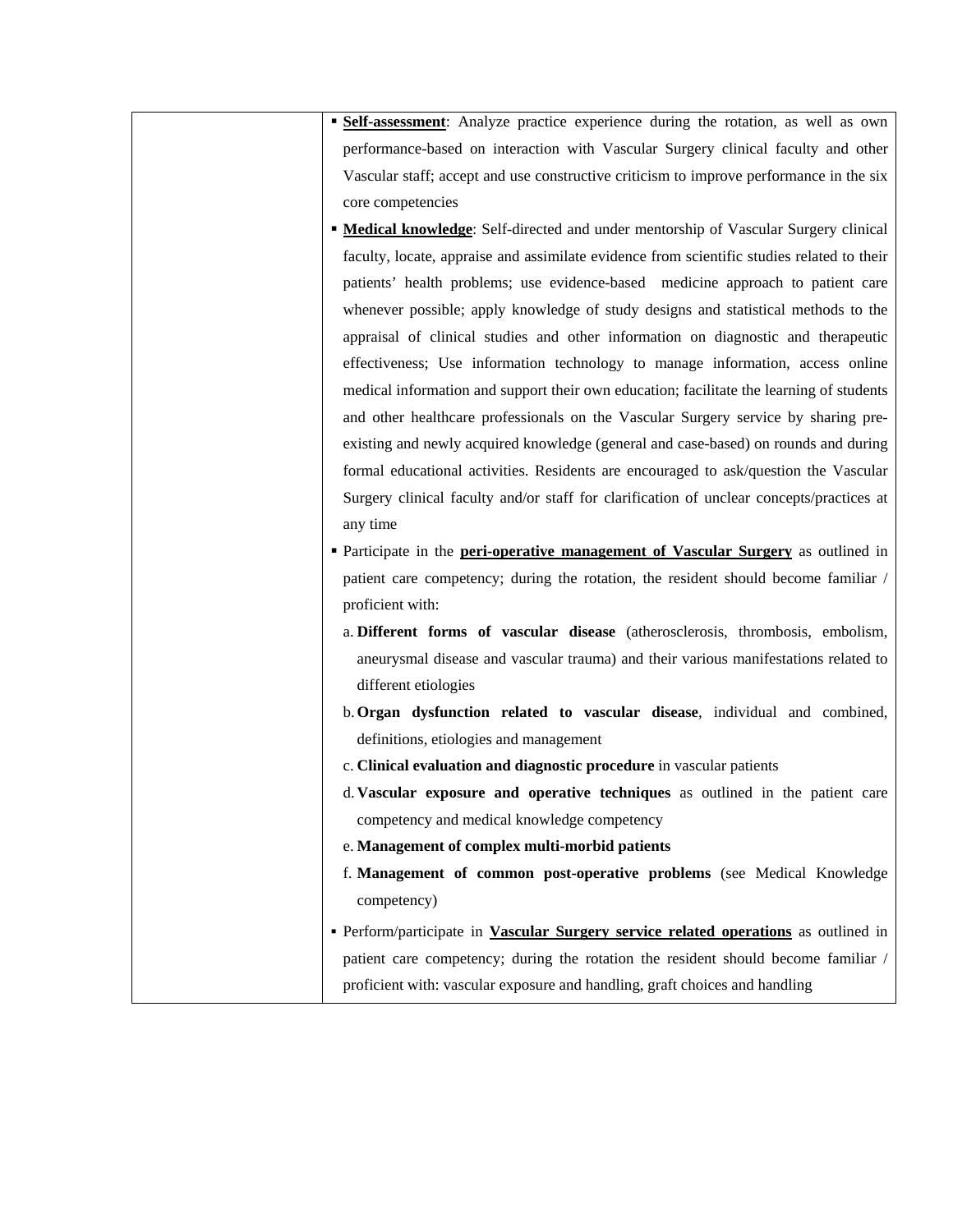| <b>Interpersonal and</b><br>Communication<br><b>Skills:</b> | <b>Goals and Objectives:</b><br>Residents must be able to demonstrate interpersonal and communication skills that result<br>in effective information exchange and teaming with patients, their patient's families and<br>professional associates. Residents are expected to:<br>" Develop interpersonal skills necessary to communicate effectively with patients,<br>patient families, nursing staff, mid-level healthcare providers, ancillary staff, medical<br>students, fellow residents and attending staff in the complex multi-specialty<br>environment that constitutes Vascular Surgery<br>" Contribute to creating an atmosphere of collegiality and mutual respect with all<br>providers involved in the care of patients<br>• Develop effective listening, questioning and documentation skills<br>• Demonstrate ability to work effectively as a member of a team<br>• Demonstrate ethically sound behavior (see also Professionalism)<br><b>Share personal knowledge</b> with other members of the team to foster an environment |
|-------------------------------------------------------------|-------------------------------------------------------------------------------------------------------------------------------------------------------------------------------------------------------------------------------------------------------------------------------------------------------------------------------------------------------------------------------------------------------------------------------------------------------------------------------------------------------------------------------------------------------------------------------------------------------------------------------------------------------------------------------------------------------------------------------------------------------------------------------------------------------------------------------------------------------------------------------------------------------------------------------------------------------------------------------------------------------------------------------------------------|
|                                                             | of learning                                                                                                                                                                                                                                                                                                                                                                                                                                                                                                                                                                                                                                                                                                                                                                                                                                                                                                                                                                                                                                     |
| Professionalism:                                            | <b>Goals and Objectives:</b><br>Residents must demonstrate a commitment to carrying out professional responsibilities,<br>adherence to ethical principles and sensitivity to a diverse patient population. Residents<br>are expected to:                                                                                                                                                                                                                                                                                                                                                                                                                                                                                                                                                                                                                                                                                                                                                                                                        |
|                                                             | " Demonstrate adherence to institutional and departmental standards and policies                                                                                                                                                                                                                                                                                                                                                                                                                                                                                                                                                                                                                                                                                                                                                                                                                                                                                                                                                                |
|                                                             | " Demonstrate respect, compassion, integrity and ethical behavior consistent with<br>the values of the department and institution; develop and sustain sensitivity toward<br>differences of age, gender, culture, religion, ethnicity or other diversities in both co-<br>workers and patients                                                                                                                                                                                                                                                                                                                                                                                                                                                                                                                                                                                                                                                                                                                                                  |
|                                                             | Demonstrate ability to appropriately take on, share and delegate responsibilities<br>with regard to patient care; balance own rights and privileges appropriately with<br>responsibilities and accountability resulting from being a member of a team<br>dedicated to patient care                                                                                                                                                                                                                                                                                                                                                                                                                                                                                                                                                                                                                                                                                                                                                              |
|                                                             | Demonstrate commitment to excellence and on-going professional development<br>٠                                                                                                                                                                                                                                                                                                                                                                                                                                                                                                                                                                                                                                                                                                                                                                                                                                                                                                                                                                 |
|                                                             | Under faculty and other Vascular Surgery staff guidance, develop skills to resolve<br>٠<br>potential problems and conflicts that occur in a complex corporate<br>environment using the appropriate channels and methods of communication to<br>maximize patient care and surgical service performance<br>Evaluate and formulate a response to ethical questions, including:                                                                                                                                                                                                                                                                                                                                                                                                                                                                                                                                                                                                                                                                     |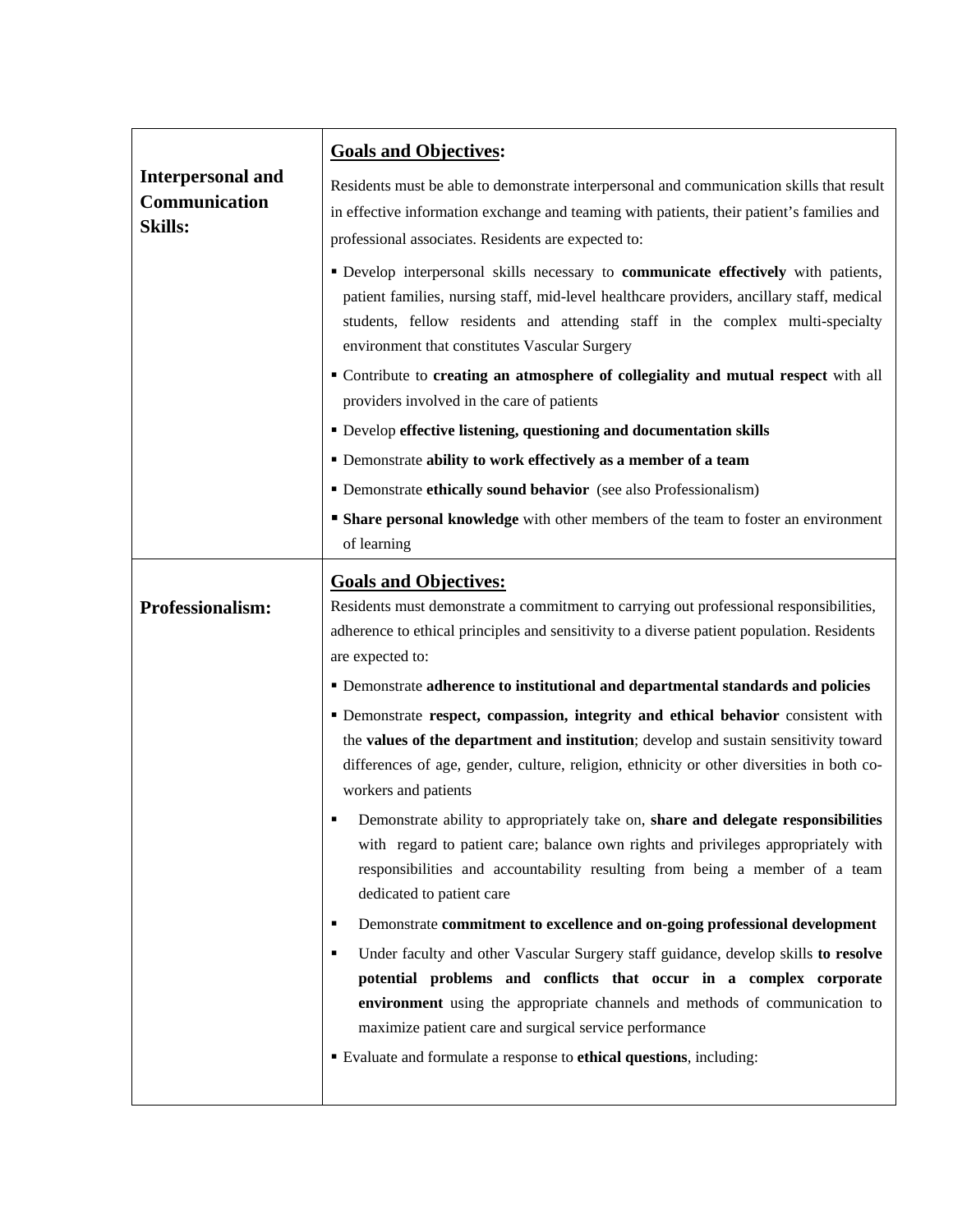| b. Management of patients that refuse amputation, body image considerations<br>c. The high risk aneurysm patient that refuses operation<br>d. Management of the high-potential operative mortality aneurysm patient<br>e. Ethical implications of endo-grafting: lack of long-term outcome data                                                                                                                                                                                                                                                                                                                                                                                                                                                                                                                                                                                                                                                                                                                                                                                                                                                                                                                                                                                                                                                                        |  |
|------------------------------------------------------------------------------------------------------------------------------------------------------------------------------------------------------------------------------------------------------------------------------------------------------------------------------------------------------------------------------------------------------------------------------------------------------------------------------------------------------------------------------------------------------------------------------------------------------------------------------------------------------------------------------------------------------------------------------------------------------------------------------------------------------------------------------------------------------------------------------------------------------------------------------------------------------------------------------------------------------------------------------------------------------------------------------------------------------------------------------------------------------------------------------------------------------------------------------------------------------------------------------------------------------------------------------------------------------------------------|--|
| <b>Goals and Objectives:</b><br><b>Systems-based</b><br>Residents must demonstrate an awareness of and responsiveness to the larger context and system<br><b>Practice:</b><br>of healthcare and the ability to effectively call on system resources to provide care that is of<br>optimal value. Residents are expected to:<br>· Understand how choices in patient care and other professional practices affect other health care<br>professionals, the healthcare organization and the larger society and how these elements of the<br>system affect their own practice:<br>a. The relevance and components of clinical pathways and how to deal with deviation<br>b. The cost/benefit of prevention and (pre-operative) conservative therapy vs. revascularization<br>operation in peripheral vascular disease<br>c. The costs involved in amputation (rehabilitation, loss of functionality, prosthesis,<br>complications, etc.)<br>• Practice cost-effective healthcare and resource allocation that does not compromise quality of<br>care<br>Know how to partner with healthcare managers (Social Work, Case Management, PT/OT and<br>Rehabilitation medicine, etc.) and other healthcare providers (PMD, specialty providers in and<br>out of the hospital) to assess, coordinate and improve healthcare for the individual patient and<br>cohorts of patients. |  |

# **Appendix: S.C.O.R.E. Curriculum**

| <b>Surgical Council on Resident Education</b><br>The SCORE <sup>®</sup> Curriculum Outline for General Surgery is<br>a list of topics to be covered in a five year general surgery<br>residency program.<br>Graduating residents are expected to be competent in six<br>areas: patient care; medical knowledge;<br>professionalism; interpersonal and communication<br>skills; practice-based learning; and systems-based<br>practice. | <b>Vascular - Arterial Disease</b><br><b>Diseases/Conditions</b><br>Core<br>• Acute Arterial Thrombosis<br>• Acute Limb Ischemia<br>• Aortic Thrombosis<br>• Aortoiliac Disease<br>• Cerebrovascular Disease<br>• Compartment Syndromes<br>• Diabetic Foot Infections |
|----------------------------------------------------------------------------------------------------------------------------------------------------------------------------------------------------------------------------------------------------------------------------------------------------------------------------------------------------------------------------------------------------------------------------------------|-----------------------------------------------------------------------------------------------------------------------------------------------------------------------------------------------------------------------------------------------------------------------|
|                                                                                                                                                                                                                                                                                                                                                                                                                                        | • Peripheral Arterial Emboli<br>• Peripheral Vascular Disease and Claudication                                                                                                                                                                                        |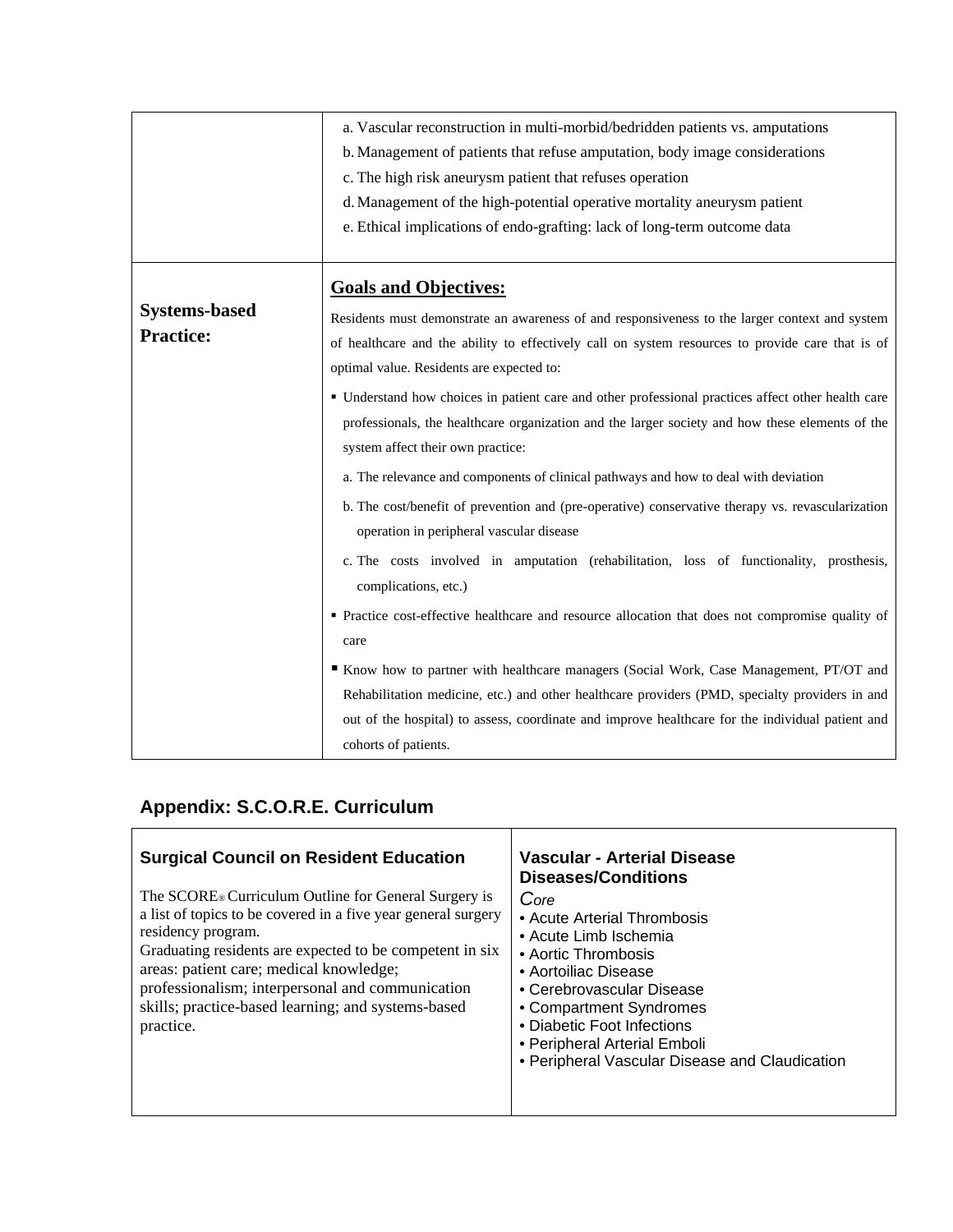The *SCORE Portal* (*www.surgicalcore.org*) has been created to provide educational content and assessment in support of the curriculum to general surgery residency programs. Learning "modules" are available on the portal for nearly all of the topics listed in this booklet

## **Patient Care Classification System**

The patient care curriculum topics are organized into 28 organ-based categories. Within each category, the topics are further separated into Diseases/Conditions and Operations/Procedures. With this edition, the topics are then stratified into two levels using the same classifications:

• *CORE* – Diseases and procedures encountered in general surgery for which a graduate of training will possess significant knowledge and be able to provide comprehensive care, including procedural competency.

• *ADVANCED* – Diseases and procedures that are not consistently part of general surgery practice for which a graduate of training should have sufficient knowledge to make a diagnosis and provide initial management. In some instances, graduates will have sufficient knowledge and

experience to provide comprehensive care.

## *Advanced*

- Aortic Dissection
- Arterial Aneurysms Aortic
- Arterial Aneurysms Peripheral
- Arterial Aneurysms Visceral
- Chronic Visceral Disease
- Hypercoagulable Syndromes
- Nonatherosclerotic Occlusive Diseases
- Renal Artery Disease
- Thoracic Outlet Syndrome
- Vascular Graft Infections

## **Operations/Procedures**

*Core* 

• Abdominal Aortic Aneurysm - Endovascular/ Open Repair

- Amputations Lower Extremity
- Aortofemoral Bypass
- Embolectomy/Thrombectomy Arterial
- Extra-anatomic Bypass
- Femoral-popliteal Bypass
- Infrapopliteal Bypass

#### *Advanced*

- Arterial Occlusive Disease Endarterectomy
- Carotid Endarterectomy
- Endovascular Therapeutic, Including **Thrombolysis**
- Femoral Aneurysm Repair
- Graft-enteric Fistula Management
- Infrarenal and Aortoiliac Aneurysm Repair
- Popliteal Aneurysm Repair
- Pseudoaneurysm Repair
- Suprarenal Abdominal Aortic Aneurysm Repair
- Ultrasound in Diagnosis of Vascular Diseases
- Visceral Occlusive Disease Operation

## **Vascular - Venous Diseases/Conditions**

*Core* 

- Thrombophlebitis Acute and Suppurative
- Varicose Veins
- Venous Stasis/Chronic Venous Insufficiency
- Venous Thrombosis/Pulmonary Embolism

#### **Operations/Procedures**

*Core* 

- Sclerotherapy Peripheral Vein
- Vena Caval Filter Insertion
- Venous Insufficiency/Varicose Veins Operation